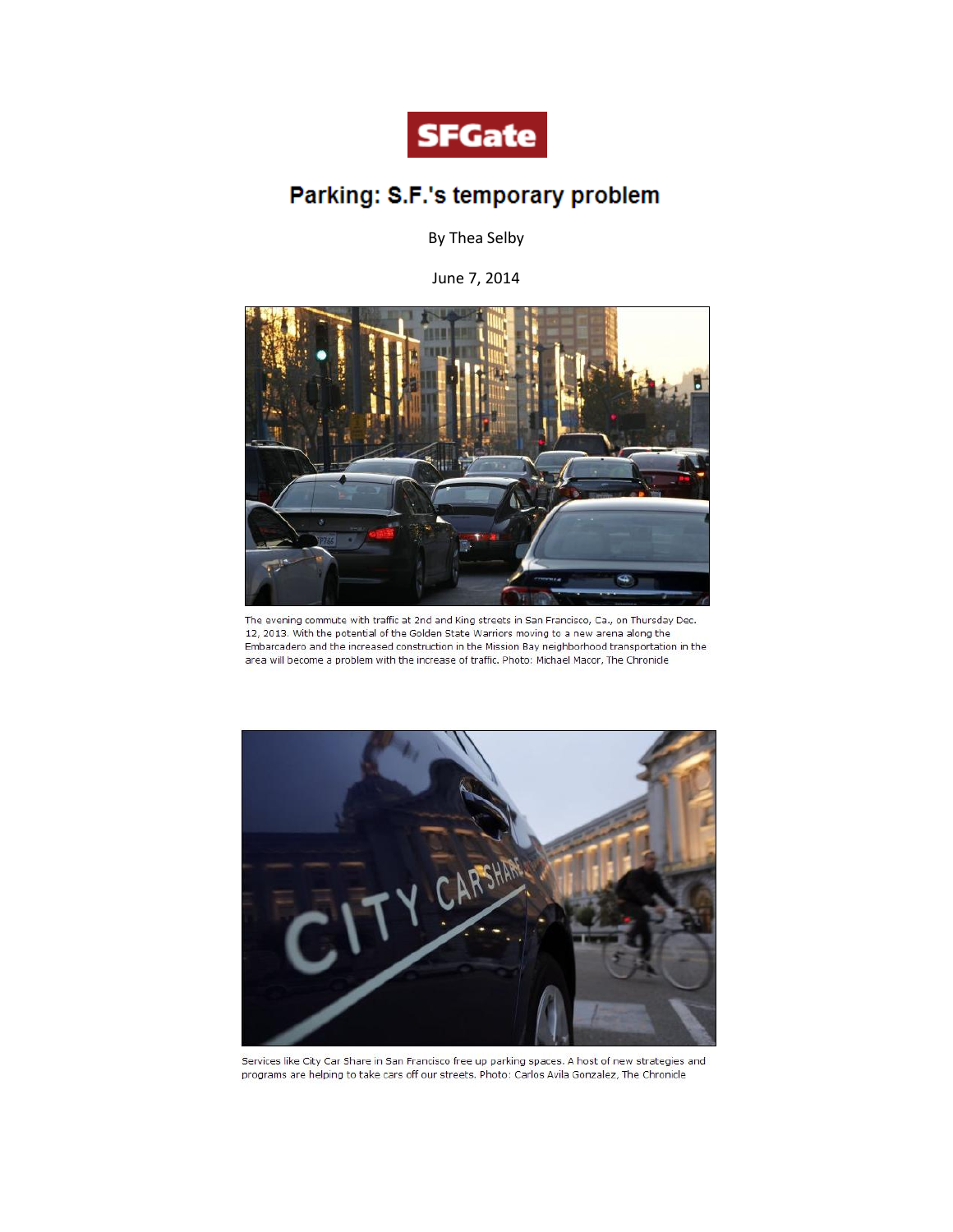

A self-driving two-seat prototype vehicle conceived and designed by Google is just an example of how transportation will change in the future. Google unveiled plans to build its own self-driving car that it hopes to begin testing in the coming months. "They won't have a steering wheel, accelerator pedal, or brake pedal... because they don't need them. Our software and sensors do all the work," Google's Chris Urmson said in a blog post. AFP PHOTO / HANDOUT / GOOGLE == RESTRICTED TO EDITORIAL USE / MANDATORY CREDIT: "AFP PHOTO HANDOUT / GOOGLE "/ NO MARKETING - NO ADVERTISING CAMPAIGNS NO A LA CARTE SALES / DISTRIBUTED AS A SERVICE TO CLIENTS == HANDOUT/AFP/Getty Images Photo: Handout, AFP/Getty Images



Belman landscaping landscaper, Enrique Joseguera, performs landscaping work near a bulbout on Cesar Chavez Street on Monday, January 27, 2014 in San Francisco, Calif. Bulbouts and other strategies to clear parked cars from intersections for greater visibility for both drivers and pedestrians are popular. Planner parlance for such designs is "daylighting" intersections. Photo: Lea Suzuki, The Chronicle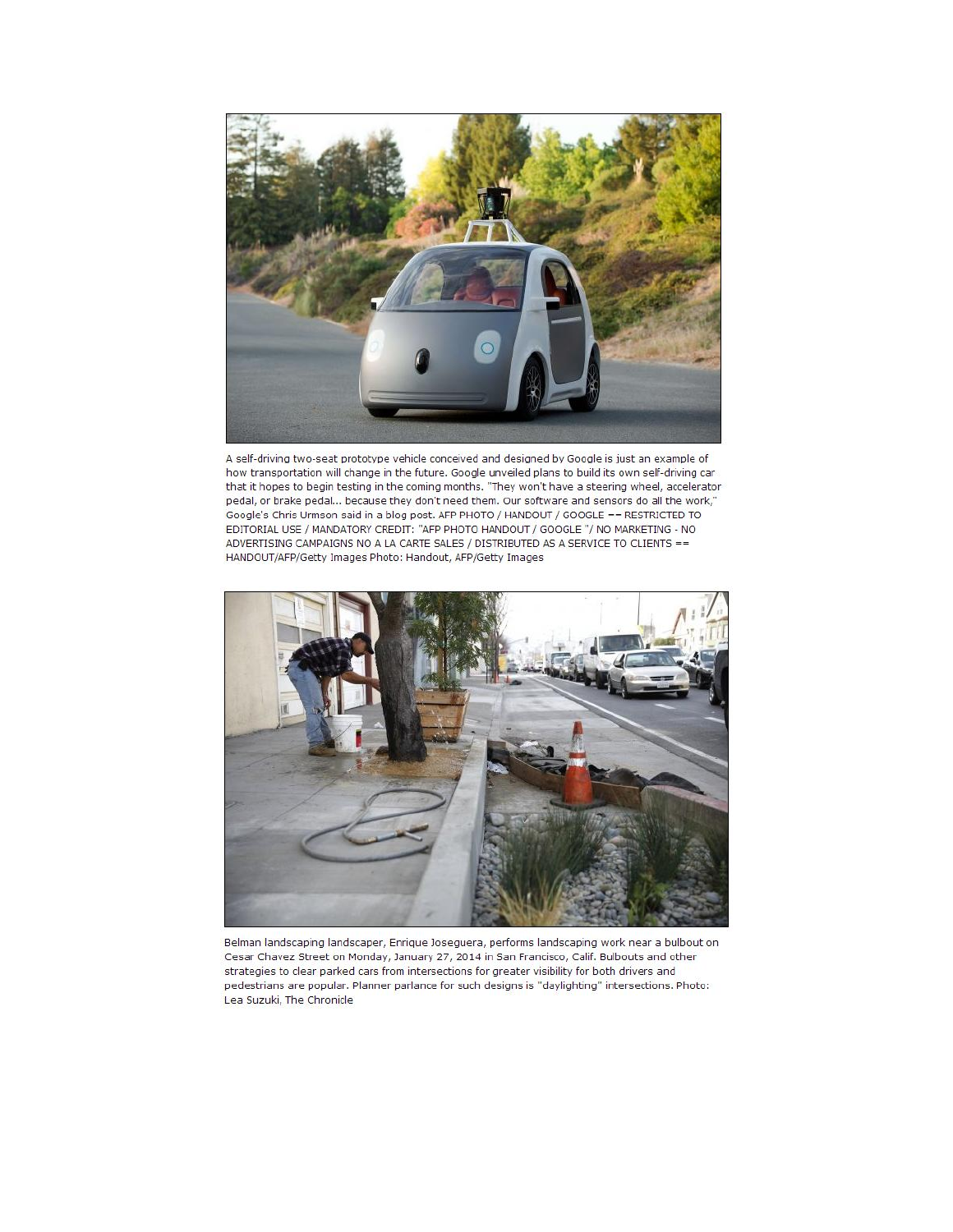

A screen capture of the San Francisco Municipal Agency iPhone parking app SFpark in San Francisco, Calif. on Thursday, May 12, 2011. The \$20 million federally-funded project, a first of its kind in the world, will allow users to check real-time parking availability throughout San Francisco. Photo: Stephen Lam, Special To The Chronicle



Susan Harms feeds a meter on Filmore St. on January 04, 2012. San Francisco is collecting less money from parking fines and more money from the meters under San Francisco's innovative parking management program. Parking is priced according to availability. Drivers use an iPhone app to find empty parking spaces. Photo: Susana Bates, Special To The Chronicle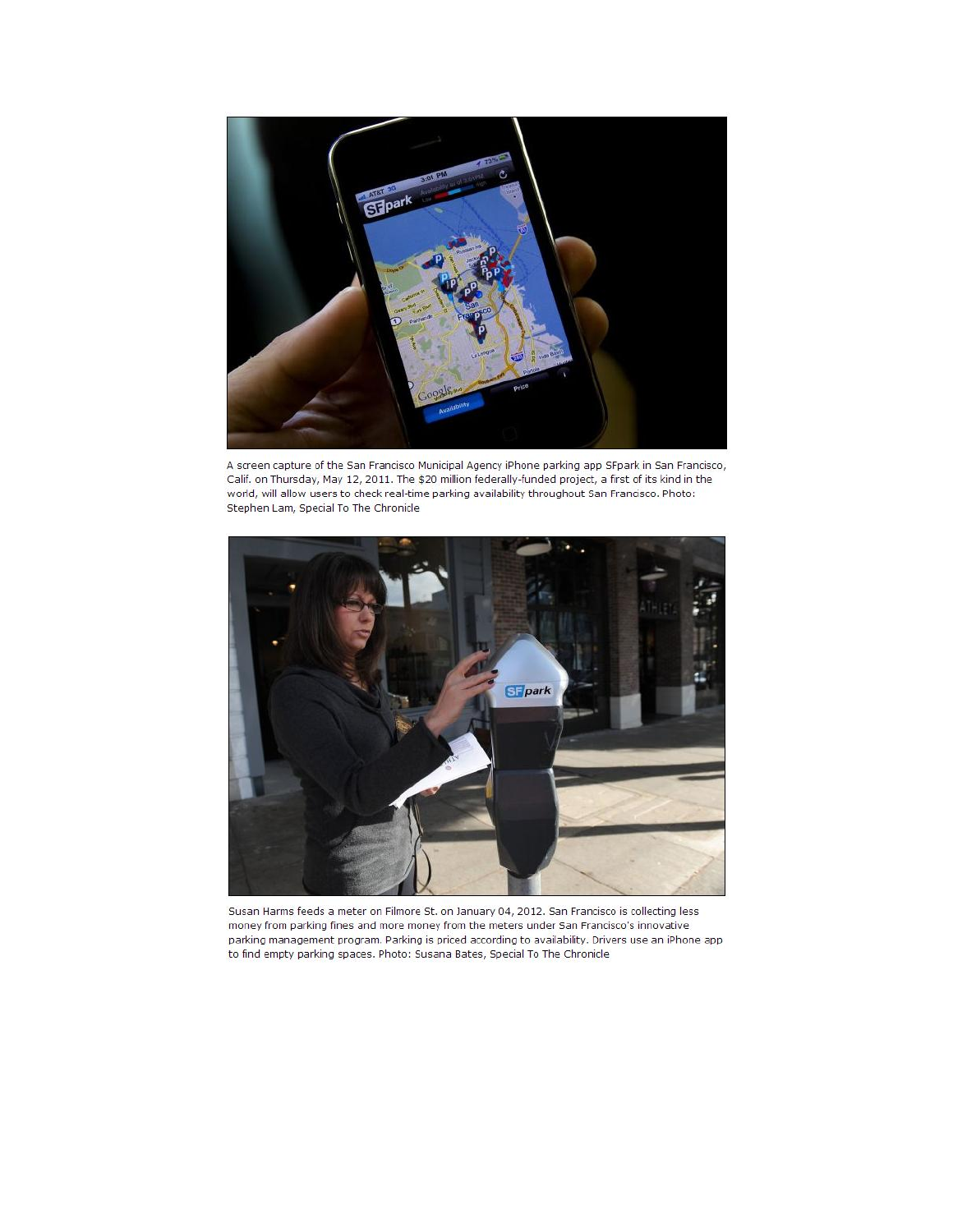

All buses and cars heading east were stopped on Market street. SFPD stopped traffic at the Market and 5th street intersection due to an altercation on the MUNI 9 bus line Monday, April 30, 2012. Photo: Sean Culligan, The Chronicle



Cars and vans are parked in metered spaces on Main Street in San Francisco, Calif. on Friday, June 28, 2013. The violation for parking at expired meters jumps to \$74 on July 1, making it the most expensive fine in the country. Photo: Paul Chinn, The Chronicle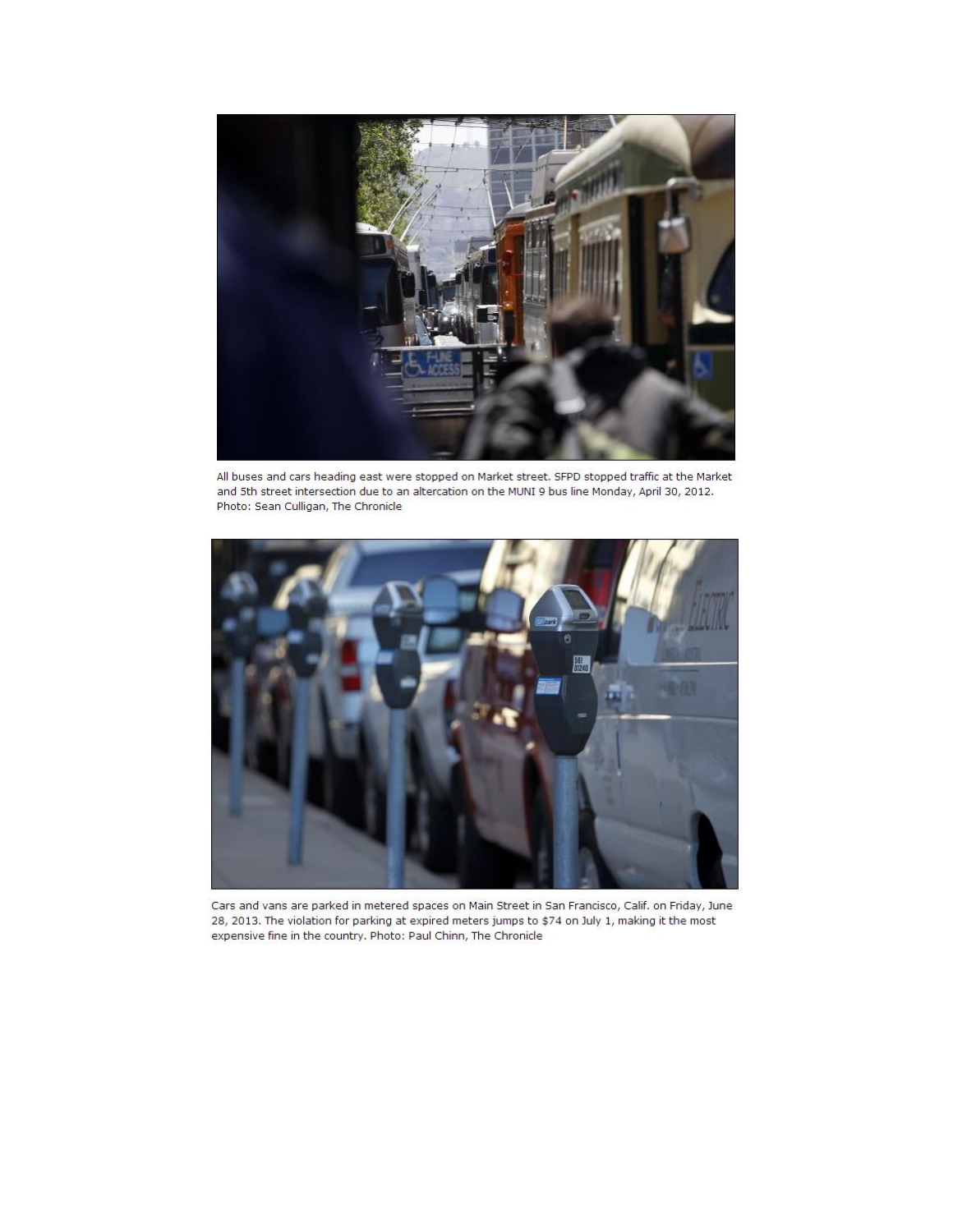

The Village at San Antonio Center in Mountain view, a green retail and residential plaza, features parking for car-share vehicles. Photo: Dan Evans

Believe it or not, parking may soon be a temporary problem. Just as the automobile made the never-ending problem of overflowing heaps of horse dung - there's a reason those historic New York brownstones have 20 stairs to get to the living quarters - we may be at a point where parking as a dividing issue may be a thing of the past. Consider the facts, add a little future visioning for good measure, and you will see a different world coming to us shortly. The facts:

**Youth have different driving habits:** According to transit justice organization Transform of Oakland, young people are driving 23 percent less in the past nine years alone. The U.S. Department of Transportation data show that youth are getting their driver's licenses later and less - in 2011, barely half of 16-19 year olds were getting their license, and 20 percent of 20- 24 years still didn't have a license.

Some of the reasons are hopefully temporary - young people cite the money for fuel, cars or insurance. Other reasons seem more permanent - youth like to keep their thumbs on their mobile devices, and they have grown up, and like, living in a virtual world.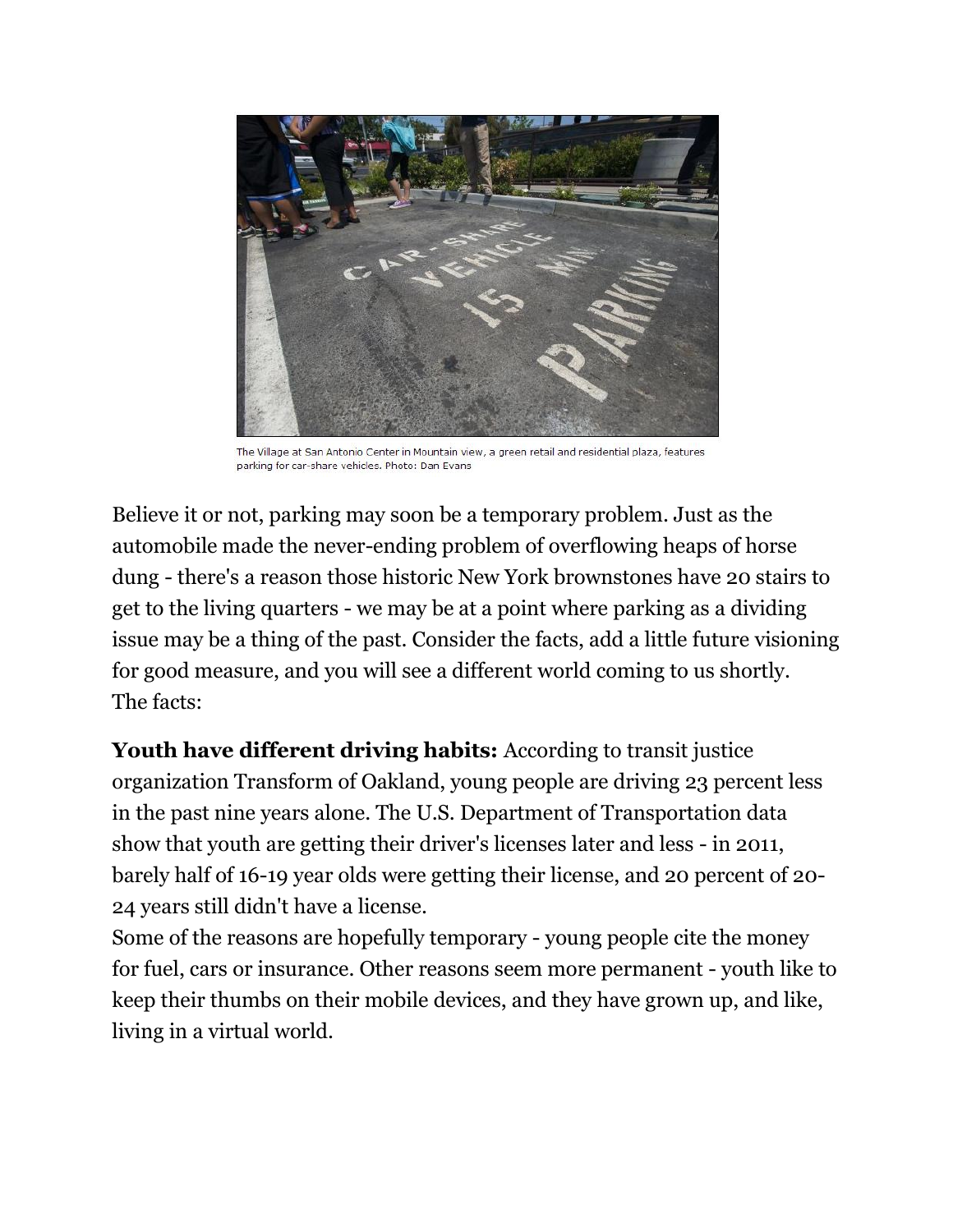**People are riding public transit like never before.** BART and Caltrain had record years; ridership was up 1 and 9.5 percent respectively at the beginning of this year. Even Muni ridership went up 4.16 percent from 2011 to 2013, higher than the national average. With more public transit ridership comes less need for a car. Fewer cars mean more parking.

**Transit First is beginning to bear fruit.** The Transit Effectiveness Project, which will make Muni more reliable and add more service, is finally being implemented. We have added a substantial number of bike lanes, and bike riders make up about 10 percent of daily Muni ridership, a great leap forward. If the tragic number of fatalities is any sign, we're even walking more, and we're working on Vision Zero to zero out pedestrian fatalities.

**Businesses are beginning to realize the benefits of building housing close to work, or work near housing.** The new Apple headquarters to be built in Cupertino includes housing for more than 13,000 people on campus. Salesforce has taken a long-term lease on over half of the [Transbay Terminal](http://www.sfgate.com/?controllerName=search&action=search&channel=opinion&search=1&inlineLink=1&query=%22Transbay+Terminal%22) to make it easy for its employees who live in San Francisco to get to work on bike or bus. All these solutions make the need for cars, and therefore parking, less.

**SFPark's variable parking meter rates are working.** SFPark started its variable parking meters in the spring of 2011 on Chestnut and Lombard streets and found that if the price of parking is increased when demand is higher and decreased when it is lower, parking is managed better. As we implement these findings in more parts of the city, we will reduce congestion and increase parking availability.

**Car sharing and ride sharing are picking up.** A shocking 95 percent of the time, a car is not being driven, but is parked. Nonprofit City Car Share estimates that with each City Car Share car used, up to 13 private cars are no longer used. That means that for every parking space taken up by a City Car Share vehicle, up to 12 parking spots are freed up. "Sometimes it's not about